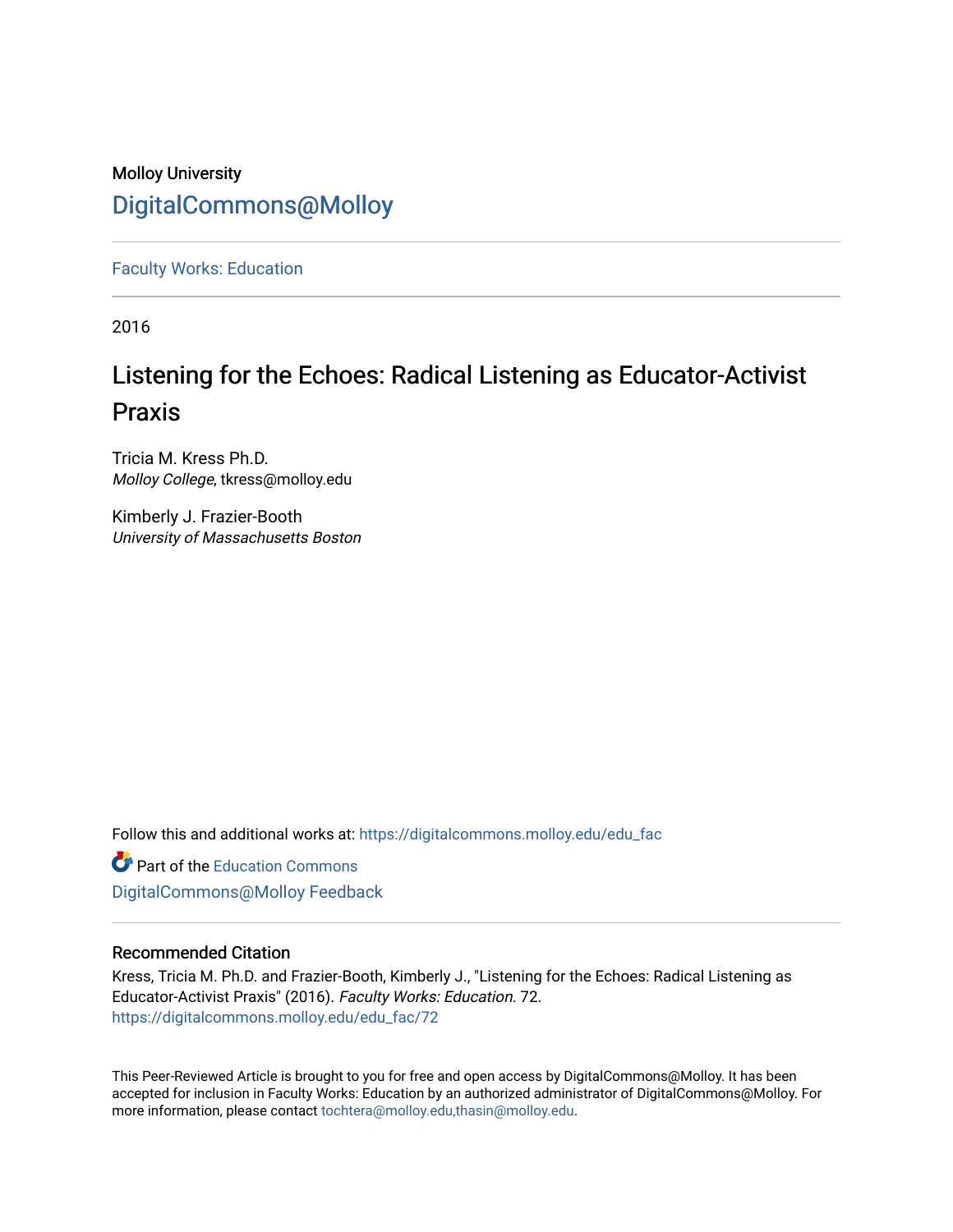# LISTENING FOR THE ECHOES:

RADICAL LISTENING AS EDUCATOR-ACTIVIST PRAXIS

TRICIA M. KRESS UNIVERSITY OF MASSACHUSETTS, BOSTON

KIMBERLY J. FRAZIER-BOOTH UNIVERSITY OF MASSACHUSETTS, BOSTON

## *Abstract*

Using a postformal approach to co/autoethnography, the authors examine narrative reflections of their own teaching practice to draw forth implications for radical listening as educator-activist praxis. By using the controlling metaphor of noise, the authors illuminate the challenges of listening radically amidst the "white noise" of hegemony. The authors demonstrate radical listening as echoes of an imperfect praxis of being and becoming that must be revisited repeatedly over time.

*Keywords:* radical listening, co/autoethnography, postformalism, educator activism, praxis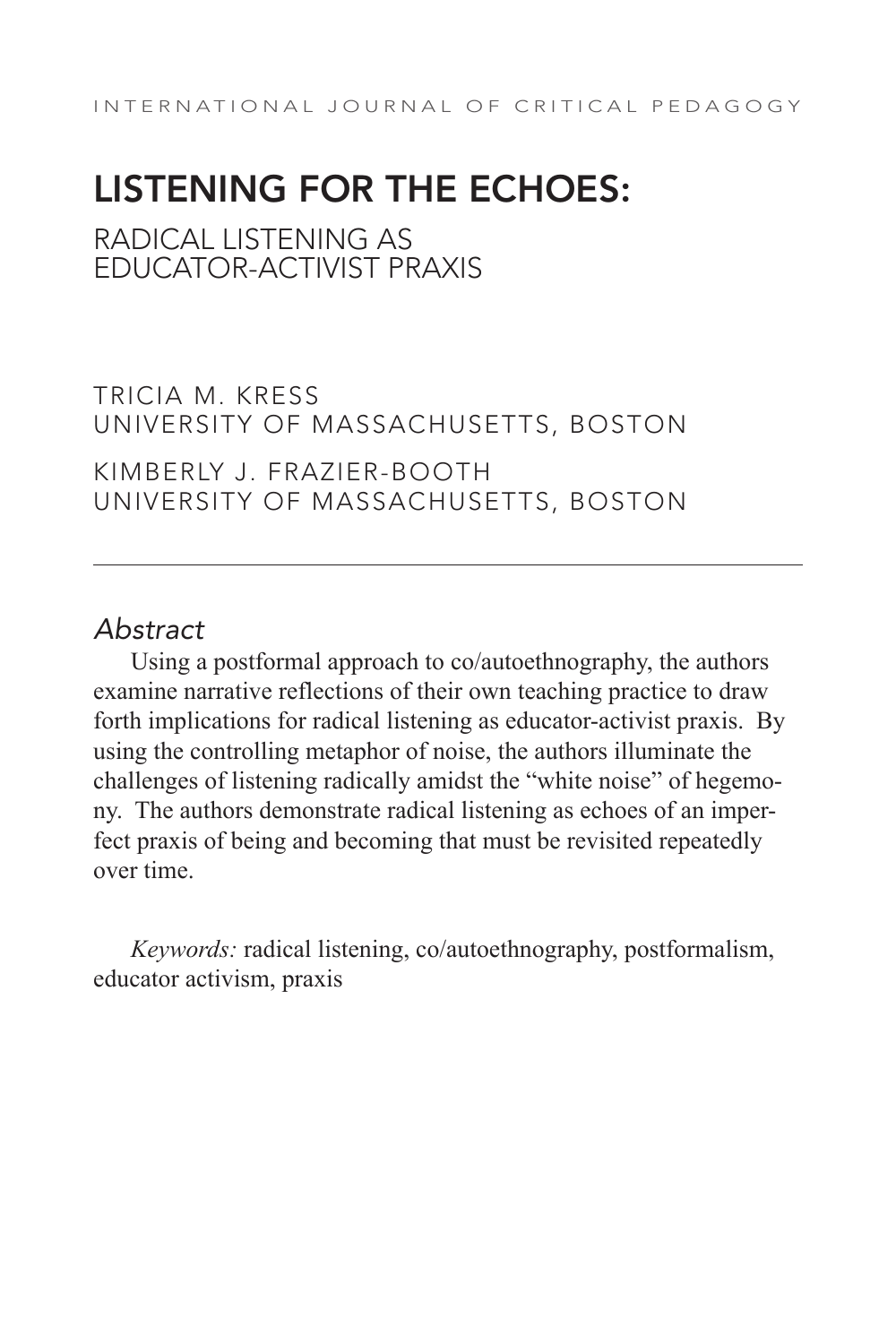### INTRODUCTION

*Kimberly: Tricia asked me to collaborate on this paper after I fell short trying to meet my first dissertation benchmark. I have taught high school English for 15-years, so when I went into Tricia's office, I was licking my wounds and trying to figure out how to rewrite a paper that would "pass". On that day Tricia was already listening radically—The first thing she did was tell me not to change my style, thus losing my voice. The second thing was to invite me to coauthor this piece.*

*Tricia: When I read Kimberly's paper, I was blown away by her powerful writing style that captured the reality of urban education as she experienced it. She clearly listened to her students. It was vivid, and I could envision myself in the school with her. It pained me that the paper hadn't "passed" because it was more a matter of not meeting the particular expectations of this very traditional academic benchmark rather than a matter of Kimberly's capabilities as a scholar. I wanted to hear more of what Kimberly had to say, to guide her in staying true to herself, and to allow other readers to hear her too, so I invited her to coauthor this piece.*

As educators, we (Tricia and Kimberly) both recognize the importance of being educator-activists, to stand up for and with our students embracing the diversity of who we all are—a diversity that includes race, gender, native language, and culture, as well as the diversity of experiences that form each of us as an individual. Tricia is currently a professor in a doctoral program for in-service urban educators, and Kimberly, a National Board Certified Teacher is one of her doctoral students. Like Freire (1999/2007), we hold the position that teaching is a political act whether we work against oppressive status quo discourse or we ignore it, thereby allowing it to go unchallenged and unchanged. Through our teaching, we seek to open up dialogue in which we and others can engage in processes of knowledge sharing and knowledge creation leading to self/other transformation, key to changing the larger social discourse and material conditions that both shape and are shaped by the daily actions of people (ourselves included). Freire (1999/2007) charges us that one cannot dialogue without "a profound love" not just for others, but for the world itself (p.70). This is challenging when one forgets to love while distracted by "noise" that prevents us from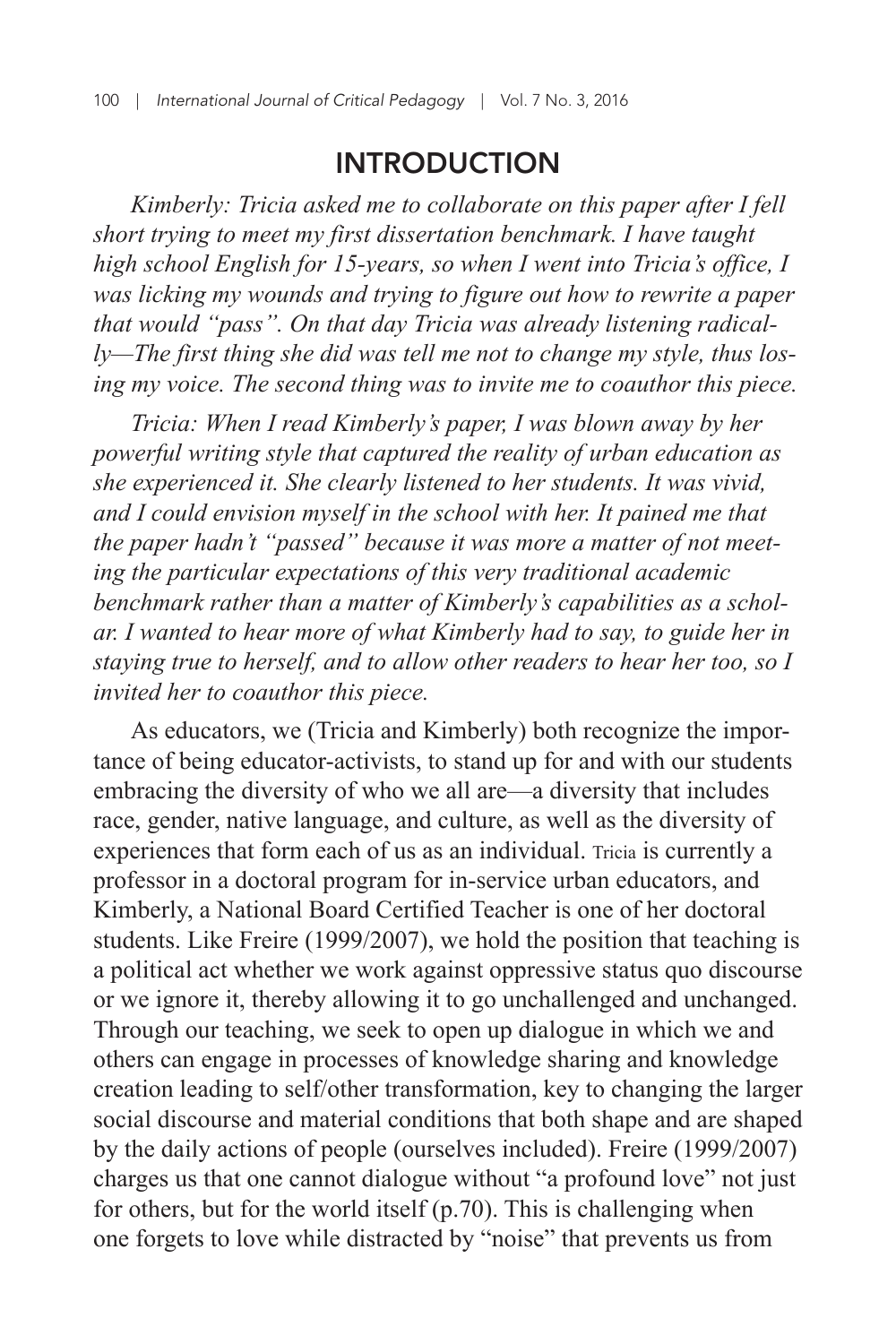listening to a student (dress code violations, belligerent tones, or, more insidiously, benchmarks and tests) and can also prevent us from remembering the tenet of love. Dangerous too is only *doing* something about it. Freire (1999/2007) reminds us that words must be accompanied by action, but action alone, "makes dialogue impossible" (p. 69). Action must always be accompanied by reflection, and vice versa. This action-reflection duality is central to Freire's notion of praxis, that is, one's ability to enact his or her philosophy\* in his or her practice in the classroom and beyond (Winchell & Kress, 2013).

In this article, we are inspired by the works of Paulo Freire, Joe Kincheloe and other critical scholars, mindfully developing a praxis of radical listening that is fueled by radical love. Guided by postformalism\*\* as described by Thomas and Kincheloe (2006) and taking a co/ autoethnographic approach (Coia & Taylor, 2009), we analyze reflections of our teaching practice and draw forth implications regarding the potential and challenges of enacting radical listening as activism in teaching praxis. In doing so, our aim is to tease apart the internal and external noise that limits our scope of "what is" to open a conversation about what it means to be educators who are also radically listening, radically loving, activists working in the interest of students and teachers in urban schools. By utilizing "noise" as our controlling metaphor, we unpack the ways in which we attempt to embody a radical listening stance in our daily practice. Specifically, we examine "echoes," moments from our teaching, when we attempted to radically listen to students' vocalizations, visual cues, and silences. Our analysis reveals

<sup>\*</sup>For Freire (1999/2007), a person's philosophy is a reflection of his or her social commitments, what he or she values, supports, stands for or against. While he wrote about praxis within a context of social transformation via education, praxis in general is not necessarily transformative. In this article, we use the word "philosophy" to represent the theory behind the actions we take as teachers, which, for us, reflect our commitments to creating a more just world through education. \*\*Kincheloe (2005) defines postformal thinking as: "emerging from postformalism, postformal thinking moves beyond Jean Piaget's notion of formal thinking as the highest order of human thinking. Challenging Cartesian-Newtonian forms of cognition, postformal thinking assumes that there is more to phenomena than initially seems and works to uncover the hidden forces that shape both the phenomena we encounter and the observer's frames of reference" (pp. 116-117).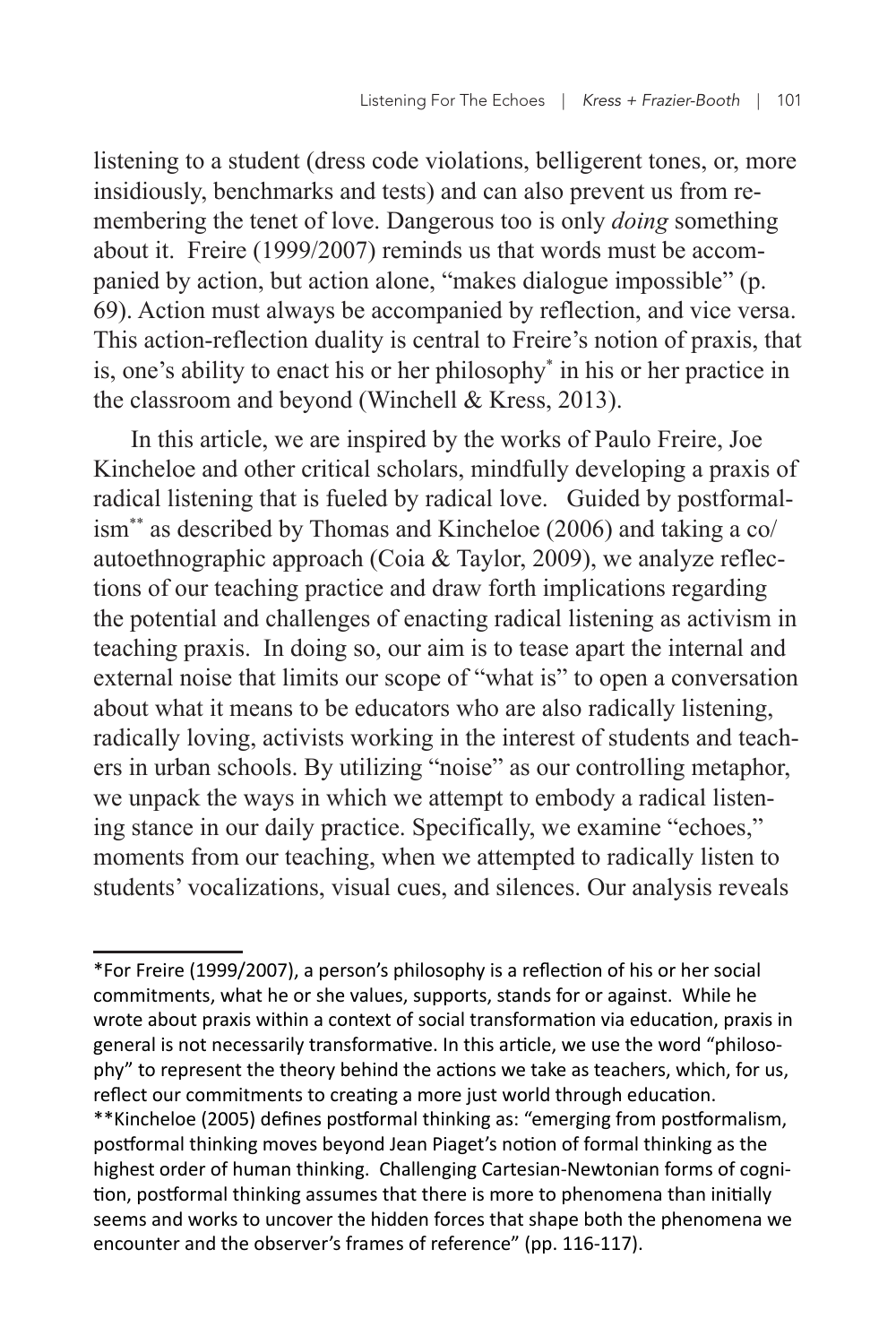radical listening as an imperfect praxis of historicity in which the present is always also a reflection of the past and a trajectory toward a possible future. Praxis is very much like sound projected across an expanse. The echoes that return are reverberations of the original events\* , and they remind us to continually attempt to improve upon our practice over time.

# RADICALLY LISTENING IN AND BEYOND THE WHITE NOISE OF "WHAT IS"

According to Kincheloe (1999), taking a postformal approach in our work means that we assume knowledge is situated and partial, and being attuned to our intuition and embodied forms of knowing is crucial to the development of new awarenesses about ourselves, others and the world (i.e., conscientization). Kress (2012) explains postformalism as a kaleidoscopic way of approaching social inquiry that encourages inquirers to look through multiple lenses and from various angles in order to see the world anew. It encourages nontraditional and "irreverent" ways of seeing, with metaphor as a particularly useful and appropriate tool in postformal analyses. Thomas and Kincheloe (2006) encourage the use of metaphor for developing insights about social phenomena and one's lived experience. As Kincheloe (in Thomas & Kincheloe, 2006) explains, an appropriate metaphor is close enough to the original event or concept in question to be familiar and recognizable, but it is different enough from the object of investigation such that it can afford new ways of seeing and, consequently, new ways of knowing and being. In the postformal tradition, this difference creates what Kincheloe (in Thomas & Kincheloe, 2006) calls a "sonic boom" of awareness. Positioning the metaphor up against the object in question helps make the familiar strange so that we can better question the "normalcy" of our day-to-day realities as educators. Accordingly, we have selected the metaphor of "noise" as a means of framing and

<sup>\*</sup>This contributes to our metaphor by allowing us to acknowledge that echoes can be but are not necessarily made by people. Echoes can be generated by the voice of a single person or voices of multiple people, but also by actions committed by people (i.e., cutting down a tree, hitting a structure with a hammer), or by an event not put in motion by people but which has an impact on people nonetheless (i.e., an earthquake or an avalanche).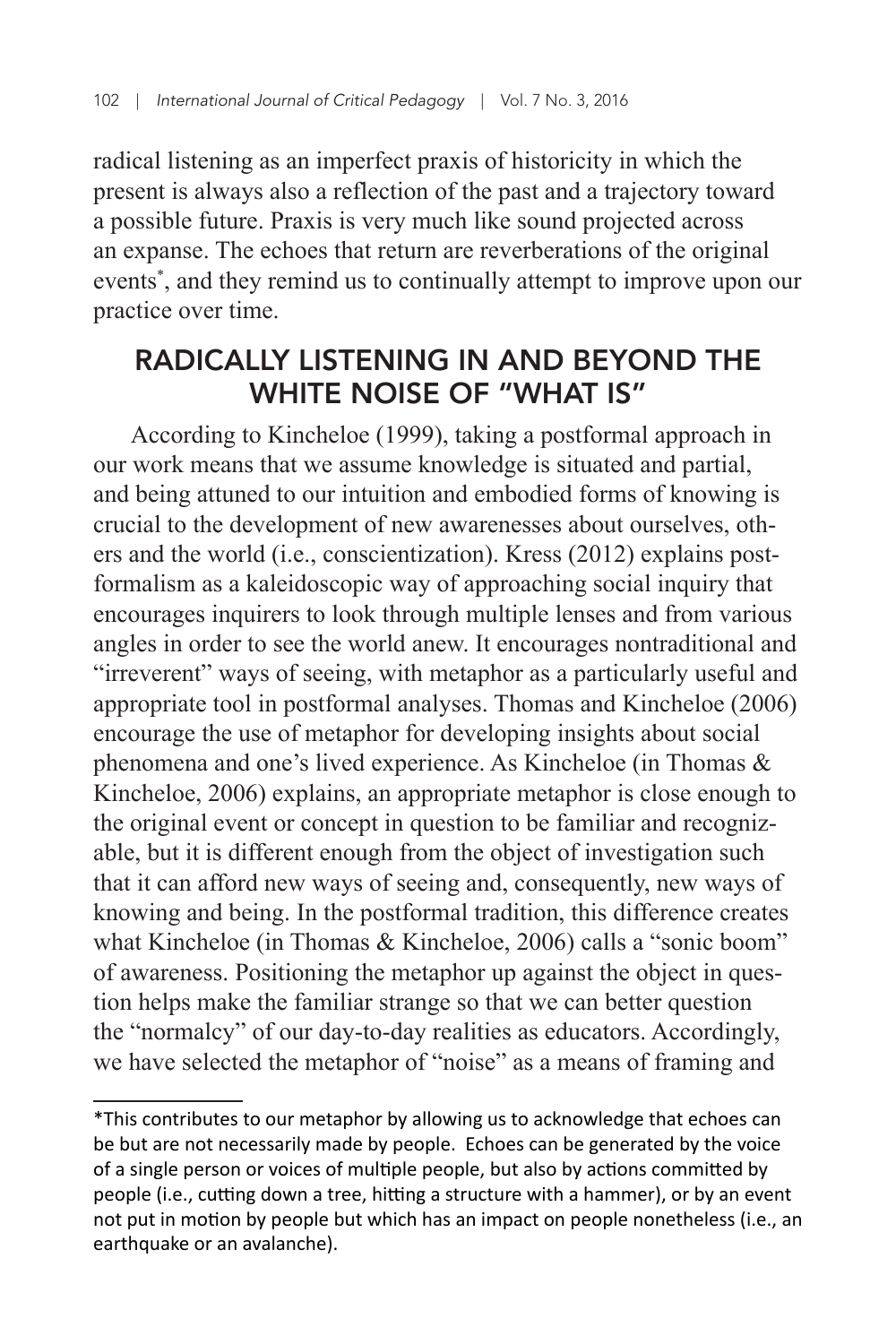analyzing how we understand what it means to radically listen and the challenges of accomplishing this ideal type of praxis.

Noise is a particularly powerful metaphor for educators operating with a social justice lens. First, sound can be loud. One can easily be tempted to follow the dominant path and show students how to navigate it. Objections are easily drowned out by the familiar song on nearly everyone's lips, or obfuscated by sirens warning of the dangers of different thinking. In this scenario, the cacophony of noise is undesirable, and it is easy to go back to the familiar and safe. But unfamiliar sound can also become desirable—the high pitched clarinet in a klezmer band, the intonations of a two-stringed Chinese erhu, or the scale of a hand plucked kalimba. These sounds might be relegated to the exotic or rare, or even deemed cacophonous. But a musician will learn the unfamiliar, distant, and even discordant, incorporating it into his own music. This dialogue of instrumentation is much like the dialogic approach we continually strive to enact. Instead of simply hearing students, colleagues, and others with whom we come in contact on a daily basis, we are challenged to listen so that we may engage in the type of dialogue that Freire (1999/2007) proposes, that honors all participants in concert. Still, we recognize that dialogue may not emerge so easily or harmoniously, nor should it. If all is harmonious, nothing will change because we will be comfortable with the way things are. If all is discordant, still nothing will change; too much conflict or disagreement can create imapasses. Conscientization necessitates a combination of harmony and discord characteristic of ongoing struggle; therefore, both cacophony and harmony are simultaneously important within a radical listening praxis imbued with radical love.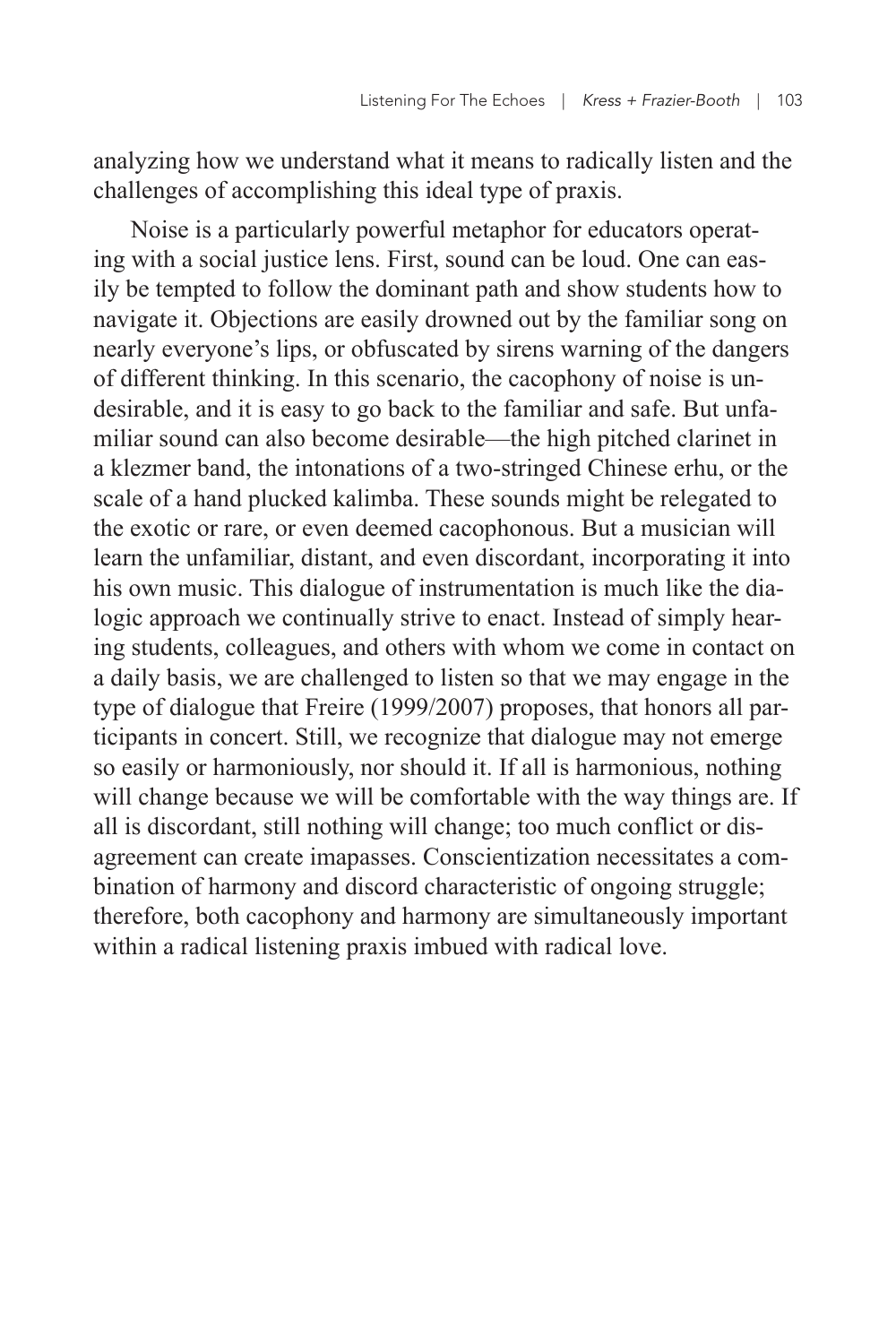As urban educators, immersed in the hyperreality (Kincheloe, 2001) of the 21st century\* , we are constantly faced with "noise" that both helps and hinders our developing praxis. We cannot help but hear the oppressive, unloving discourses that frame the daily lives of teachers and students in urban schools. Yet we also recognize, not all "noise" is bad. There is also noise that is harmonious with our worldviews and nudges us forward toward new perspectives: political victories via policy reform, daily encounters with colleagues and students in our workplaces, conversations with family and friends. Some noise is internal to us, reflecting our cultural upbringings and internalized ways of knowing and being: our hopes and fears for the future and the joy and pain of our lived experiences. Some noise comes from external sources: coworkers and administrators, students and parents, policy makers and popular news. Some noises jar us awake, disturbing our concentration, with their reverberation of racist, classist, androcentric, heteronormative and ableist messages embedded in U.S. culture and society throughout history (Kincheloe & Steinberg, 1997). These are noises that normalize the criminalization of youth of color via zero tolerance policies and high surveillance (Kress, 2011). They feed into dehumanizing acts in schools, such as the marginalization of queer and gender non-conforming youth (Blackburn & McCready, 2009) and students with disabilities (Baglieri & Knopf, 2004). They justify and

<sup>\*</sup>For Kincheloe (2001), hyperreality is a term that describes the contemporary moment of media saturation via broadcast, mass distribution, and online spaces that alter the way that information and knowledge travel, are created, and processed. Everything is sped up (i.e., hyper) and simultaneously shortened and elongated. As information travels through sound bytes, viral videos, TED talks, etc., knowledge can be produced and consumed like fast food. At the same time, hyperreality also affords avenues for depth, longevity and extensive reach through the Internet via social networking sites, hyperlinks, multi media sources of information, and multiple media outlets. Educators experience hyperreality in multiple ways (as do all people), but within the classroom and the teacher/student/world relationships they navigate, teachers must grapple with their own consumption and production of knowledge as well as that of their students within the multiple and overlapping spaces of hyperreality. In some ways, hyperreality affords vast opportunities for conscientization because information is so easily and quickly accessed. At the same time, the speed and ease requires an intensely critical eye toward media literacy in order to generate probing questions about where, how, why, and by whom information is generated and to what end.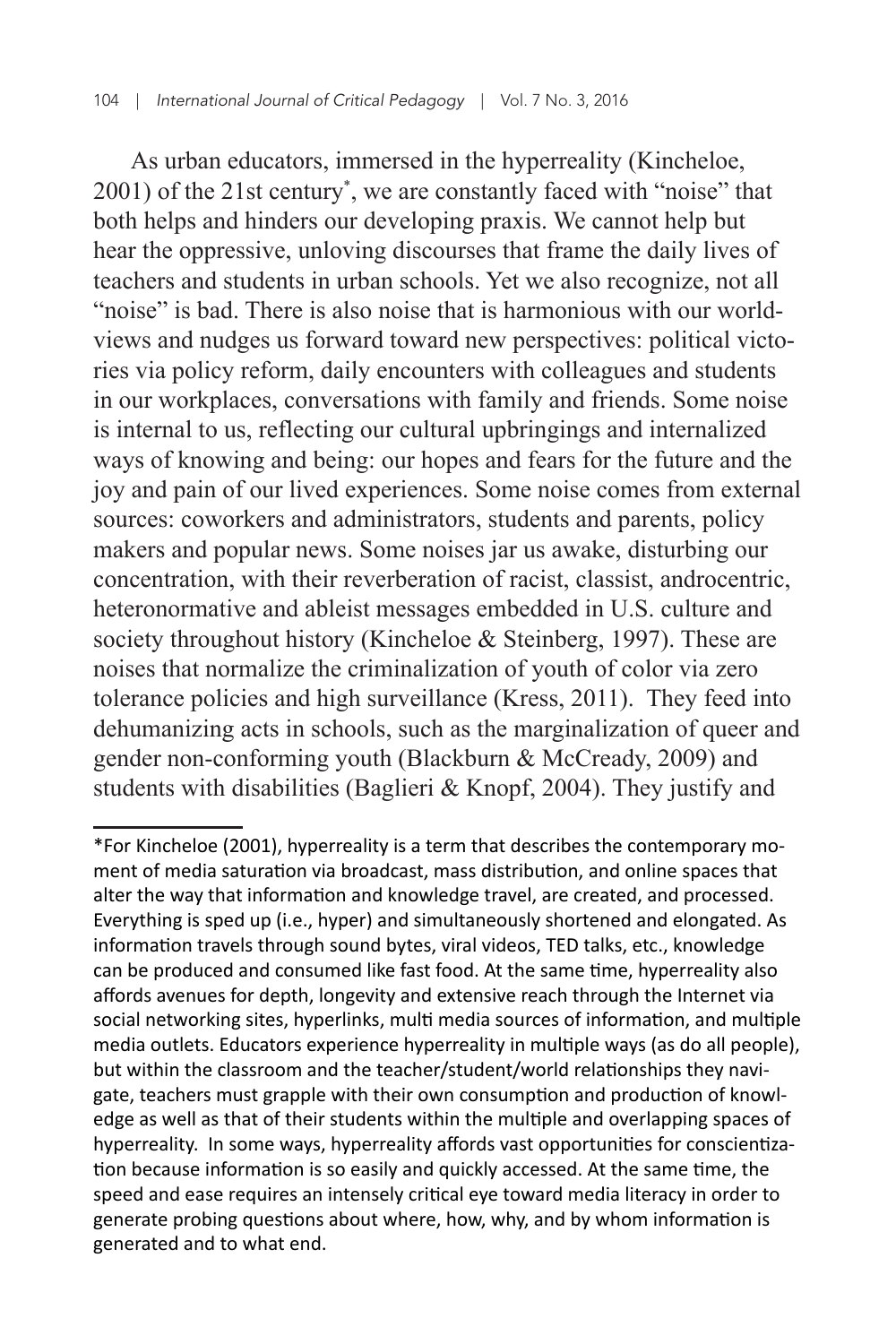reinforce the destruction of diverse peoples' ways of knowing (Spring, 2009). Whether unsettling or inspiring, all of these noises are echoes of the growing pains of humanity that may make it difficult for us to hear voices that might further develop our praxis.

Giroux (2012) notes the popular noise that encourages the disposability of youth, particularly youth of color. This type of noise, which we would consider cacophony, sparks anger and frustration. But as radical listeners, we need to consider the transformative potential of all noise we encounter in concert with our own worldviews, even noise that is agitating. In *Pedagogy of Indignation*, Freire (2004) links the struggle for social change to his love for the world and his anger at the inhumane conditions under which so many people live. To him, love and anger (like harmony and discord) not only can coexist, but they can also inform each other and feed each other through processes of conscientization and praxis as people come to see themselves as historical beings and agents of change. Fueled by indignation and a profound respect for humanity, he asserts his vision of praxis as a responsibility to act toward challenging oppressive discourse and changing the material conditions of people's lives (our own and others'). In his words,

I must not, therefore, cross my arms fatalistically before such destitution, thus relieving myself of my responsibility to challenge a cynical and 'tepid' discourse about the impossibility of changing, because reality is what it is. This discourse in favor of settling, which exalts imposed silence and which results in the immobility of the silenced, the discourse of praise to adaptation, taken to mean fate or destiny, is one that negates the humanization we cannot escape responsibility for. (Freire, 2004, p. 59)

We interpret Freire's use of the word "discourse" to refer not only to words that are spoken but to the coordinating structures of power that regulate and limit human potential. Discourse is the coconstruction of the spoken and unspoken rules and norms that guide our thoughts and actions. In U.S. society, hegemonic discourses reflect a long and grotesque history of colonial genocide, white supremacy, androcentrism, heteronormativity and ablism. Similar to white noise in the background, too often this goes unnoticed, and we cannot change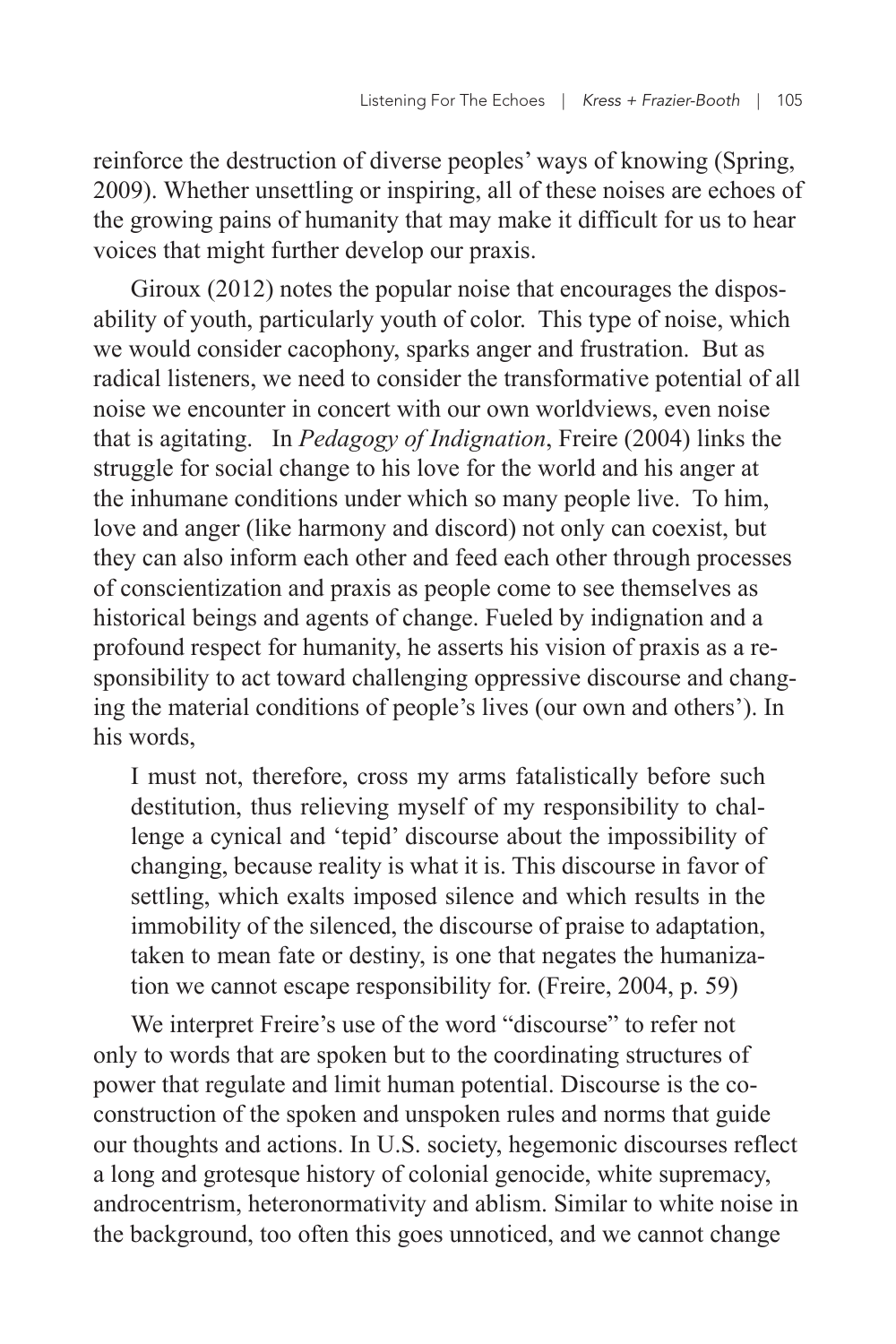that which we have no words to express, that which lies outside our consciousness as historical possibility. When we accept these types of oppressive discourses (and the resulting physical conditions of oppression) as normal and inevitable and choose instead to adapt and leave these structures and conditions unchallenged, we collude in the maintenance of oppression, which is decidedly antithetical to the fierce and loving indignation that Freire sees as necessary for humanization and social change.

When teachers and students are immersed in the white noise of "what is," conscientization may seem an impossibility. Indeed, transformation may not be seen as an existential need at all. If the world cannot or need not be changed, then adaptation to oppression is the most logical response. By dialoguing with others, however, conscientization becomes possible and desirable, as new ways of knowing emerge and allow for the "what is" to become just one possible way of being among many. As educator-activists, fostering dialogue via radical listening is essential if our classroom practice (and daily praxis) is to facilitate conscientization within ourselves and our students. Radical listening implies that listening is an intentional act undertaken as part of the process of self/world transformation. As Freire (1981) explains,

Radicalization involves increased commitment to the position one has chosen. It is predominantly critical, loving, humble, communicative, and therefore a positive stance. The man who has made a radical option does not deny another man's right to choose, nor does he try to impose his own choice. He can discuss their respective positions. (p. 10)

As we set out on the path of being (and becoming) radically listening educator-activists, it is necessary that we examine our own ways of knowing and being in order to be able to differentiate noise that is reflective of our own ways of knowing from noise that comes from social structures, institutions, and other people and to be able to identify when and how these noises and ways of knowing interact. This necessarily involves examining our own ontological constructions of self in the world and in relation to others.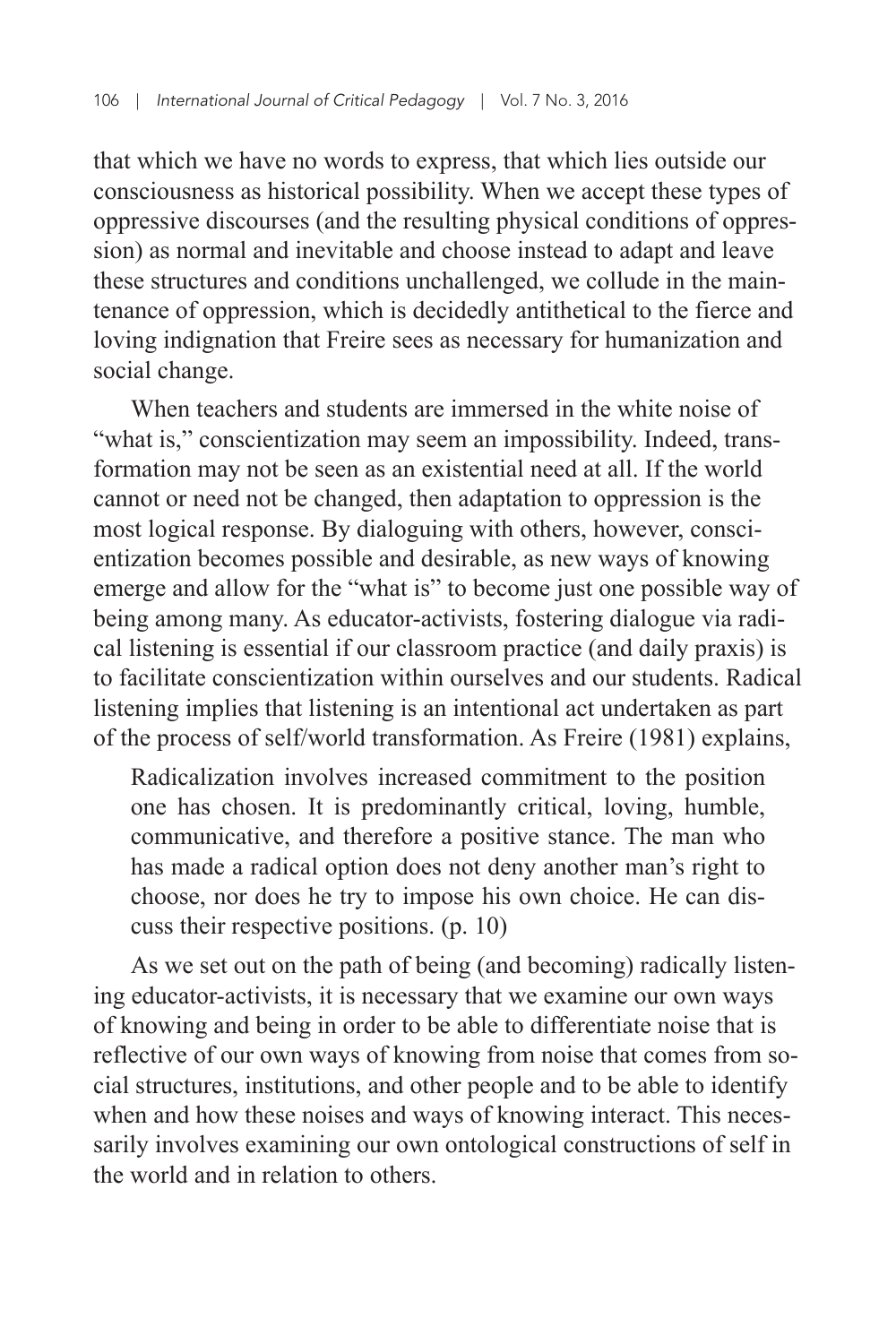Kincheloe (2005) explains, "Critical ontology demands that teachers who research the worlds of students, schools and communities also research themselves. In this context, teachers explore what it means to be human and to negotiate the social and ideological forces that shape their pedagogical consciousness" (p. 58). To accomplish this, we have opted to use a co/autoethnographic approach (Taylor & Coia, 2006), which allows us to examine our own practice, separately and together, within the context of the larger social, cultural and political ethos in which we live and work-- what Kincheloe (2001) calls one's location within the "web of reality". Autoethnography is particularly appropriate for examining one's own practice because as Taylor and Coia (2006) explain, teaching is a personal act that is both individual and social. Autoethnography is useful for thinking about ourselves in the social world and the implications this has for larger collective implications about education. As Roth (2005) writes, "Because society exists in and through our membership, what we write about ourselves is also about society collectively. Both individual and collective presuppose one another. Investigating Self, or rather, our actions, gives us access to the ways in which culture is concretely realized" (p. 19). In the sections below, by sharing in the process of autoethnography, or rather, collaboratively crafting co/autoethnography by examining our own reflections about radical listening, we engage in self/other analysis in a dialogic way that is aligned with our goals of being radical listeners. Together we analyze what implications there may be for making sense of radical listening and the role it plays in being educator-activists working in the spirit of radical love.

# LISTENING BETWEEN THE LINES AND WITH MORE THAN JUST THE EAR

#### *Tricia:*

*"He looks like a punk," my student said bluntly as she leaned over her desk and motioned toward the front of the room where I had projected a video of a youth of color who was wearing a black hat cocked to the side while working on a project in a science classroom.*

*At first, the remark was met with heavy silence. Then my colleague, who had presented to the class her research about utilizing cogenera-*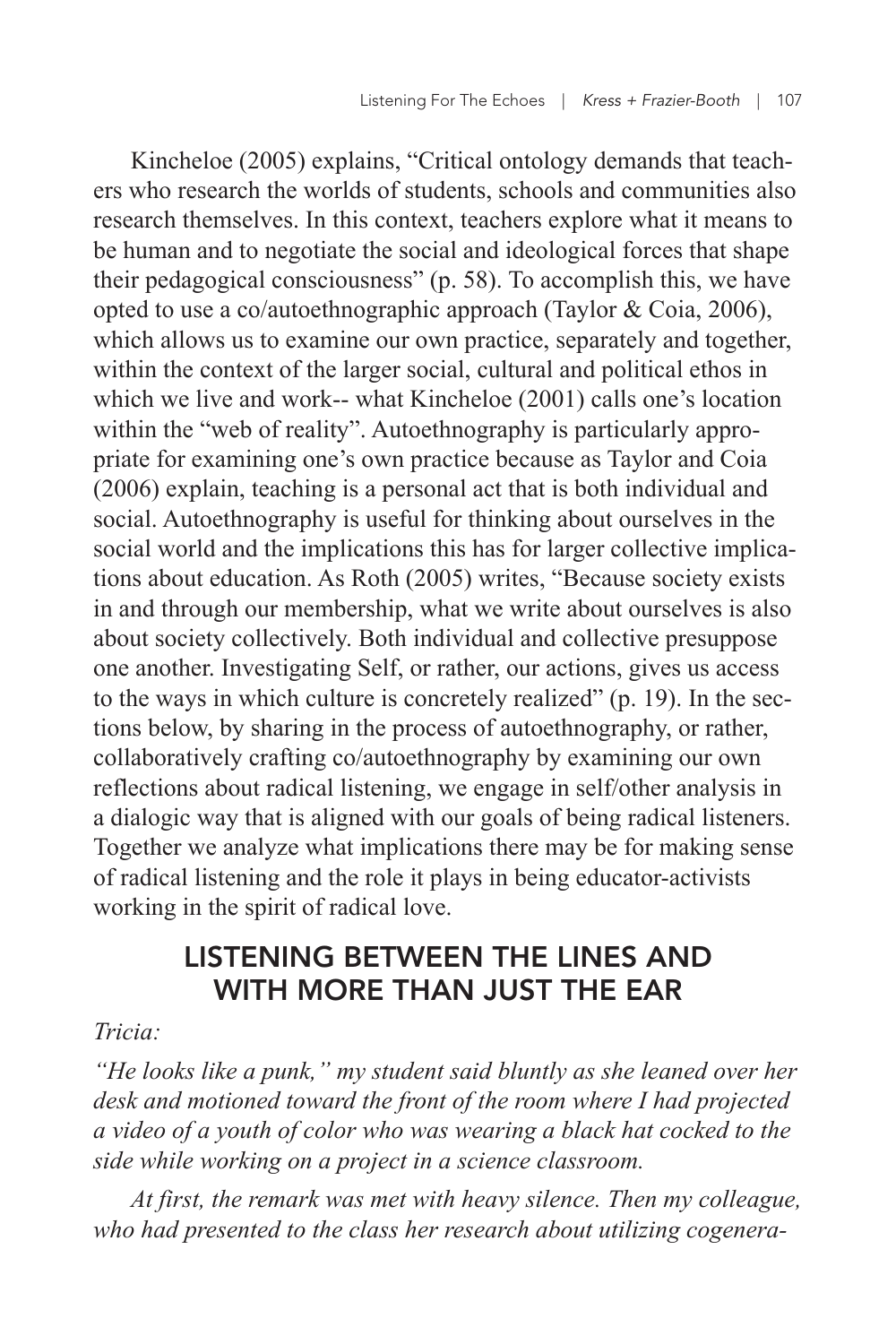tive dialogue<sup>\*</sup> with urban middle schoolers, responded, "what is it *about his appearance that makes you think he looks like a punk?"*

*"Well, he's got that hat on, and just the whole way he presents himself. It's just not appropriate. He looks like a punk," the student replied.*

*My colleague, a woman of color, seasoned educator, and researcher, responded gently, "Well, sometimes, when our concern is about helping students to access learning, their attire might not be the most urgent issue to address in the classroom. If asking him to take his hat off creates an issue that gets in the way of teaching and learning, it might be better to let him wear the hat."*

*The conversation continued and became emotionally charged. My colleague told the class about how this particular student was from a lower income neighborhood but traveled to an affluent community to attend a better school than the one in his neighborhood. For him, maintaining his identity and connection to his neighborhood through his attire, specifically wearing his hat, helped him to maintain his sense of self in an unfamiliar environment. The students in my class, most of them white females, then engaged in a lively debate about student attire, school disciplinary policies, the purpose of schooling (e.g., career readiness vs. self-expression vs. knowledge acquisition and/or creation, etc.), and respect for authority and expected decorum. My colleague and I attempted to redirect their attention to the power dynamics at play in enforcing policies of "proper" attire in schools (and potentially other venues in life).*

<sup>\*</sup>Cogenerative dialogues describe a teaching/research practice that is used to "cogenerate" new culture in classrooms. It has been been used especially in urban schools. According to Roth and Tobin (2004), "the goals and roles of participants in cogenerative dialogues [are] to emphasize the cogeneration of collective agreements on what is happening, contradictions that occur, and ways in which the contradictions can be removed—either by eliminating them or increasing their occurrence" (para. 6).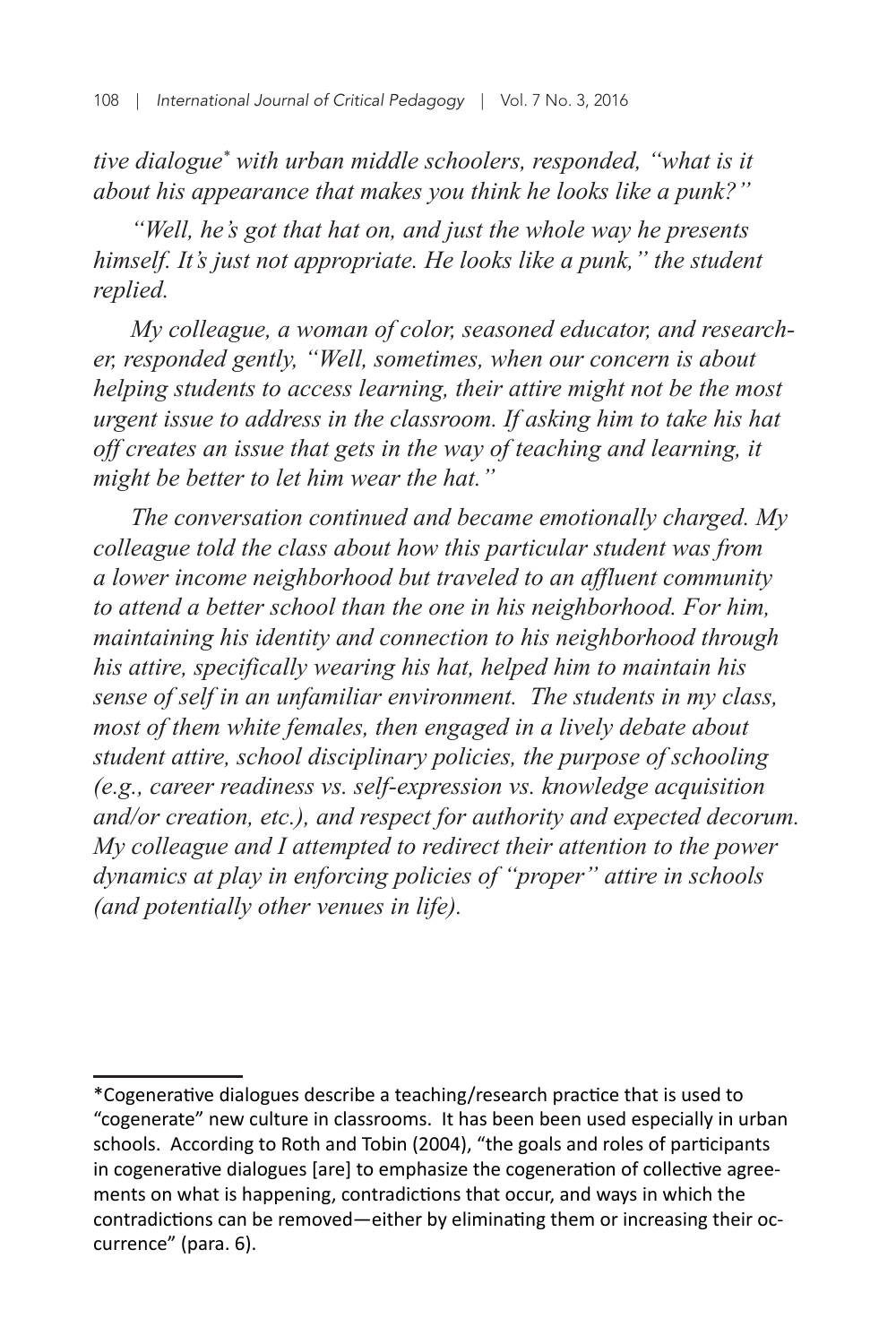*Kimberly:*

*I was grading the first set of writing assignments for the new school year.*

*"I identify as gender non-conforming."*

*First the noise enters— I think… "I know all about this. I went to a lecture… I'm ahead of the curve."*

*But it's not about me. I need to listen.*

*"In my class… there's no gender neutral pass".*

*No noise, stunned silence. I'm listening.*

*By the end of the week I changed my passes. I now have a generic bathroom pass, and a generic hallway pass. Other students noticed. One class pressed me. "Why are the passes so big?" "What happened to the old ones?"*

*About 10-years ago "teachable moments" were all the rage in education. Here I was with one. I told the class about the essay that changed my mind. Something remarkable happened. They changed their minds too. My awkwardly fashioned homemade passes made sense.*

*But the comment about the pass stuck with me… bothered me… for almost two days. I try to not be insensitive to my students. How had I missed something so simple?* 

*After the above sequences transpired, I returned to the student's essay. At the end was something I missed. The assignment had asked "who can tell your story?" The student's response was in the final sentence. One does not have to be gender-non conforming to tell their\* story, but it is necessary that "they understand it and tell other people how we struggle".*

In the above narratives, listening, as an exercise in paying attention to words that are spoken, draws our attention to the major players in the dialogues. In Tricia's narrative, Tricia's student and colleague/guest lecturer take center stage with Tricia and the remainder of the class as supporting voices. In Kimberly's narrative, Kimberly's student and

<sup>\*&</sup>quot;Their" is used as the student-selected neutral pronoun.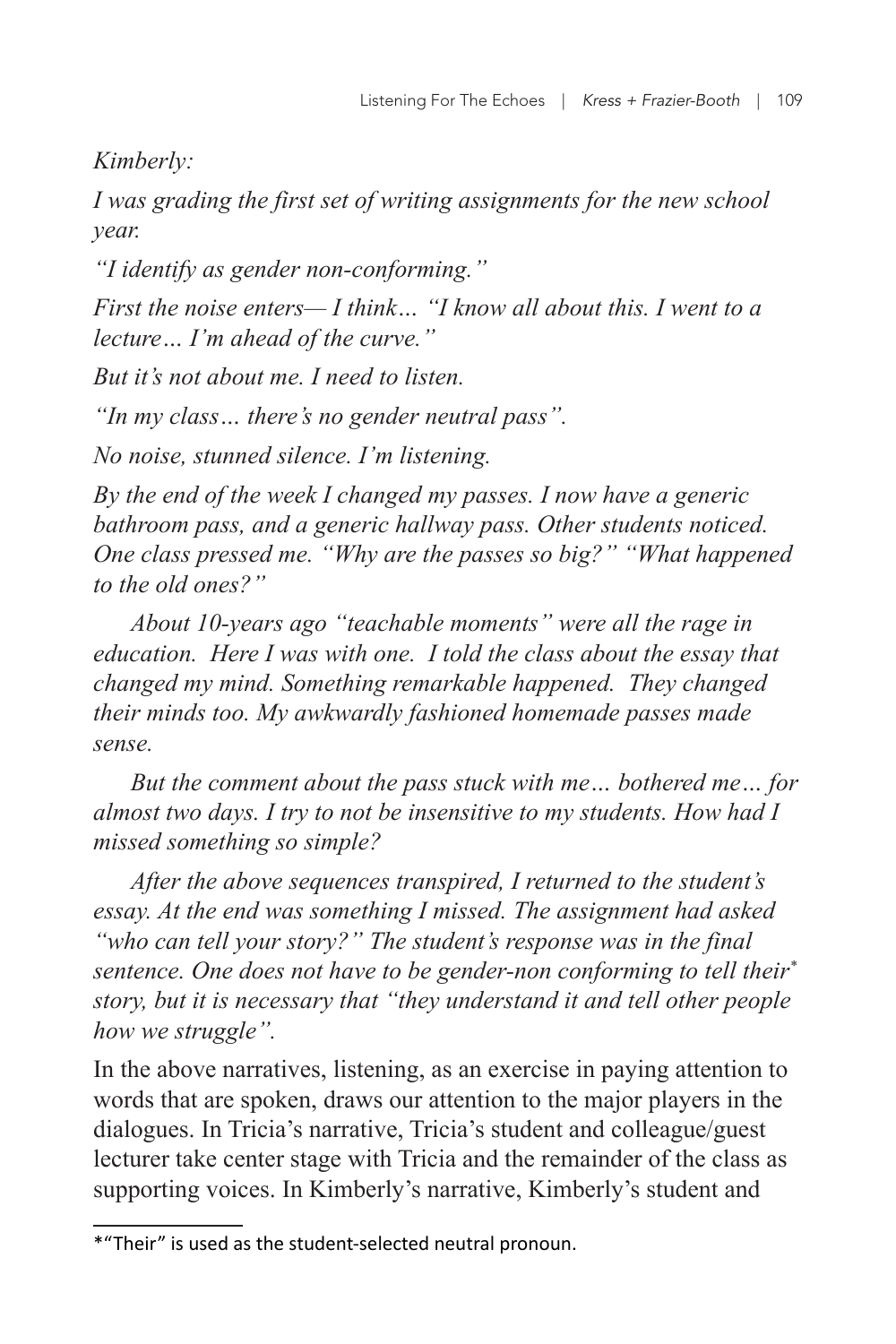Kimberly's inner contemplative voice work in conversation. In both cases, we see that radical listening is about hearing what is said, but it is also about situating the discussion in context, deciphering visual messages, and revisiting listening moments with an ear for transformative potential.

Tricia's example is a conversation that has happened many times in many educational spaces, and it seems almost redundant to rehash it. Most people who have spent time in urban schools would be familiar with the "hat issue;" it is typical for students to not be allowed to wear hats in school. Indeed, when we (Tricia and Kimberly) were discussing this narrative, Kimberly expressed her fatigue with this particular theme. Yet, there is more to what is being said here than the actual words, and there is more to this issue than whether or not youth should be able to wear hats in school. Tricia's student's interpretation of the youth's attire on the video's (i.e., "he looks like a punk") indicates dominant discourse that classifies people as having particular value in society based on their appearance. Similarly, Kimberly's use of gendered hall passes silently ascribed to a gender normative viewpoint, unintentionally alienating at least one student. For urban youth of color (Tricia's example) and gender non-conforming students (Kimberly's example), the policing of their bodies (via their appearance from skin color to hair texture or style to attire) reinforces dominant social schemas that afford white, middle class, and heteronormative privilege and uphold institutional racism, classism and gender bias with schools being a vehicle in this process.

For individual students, this is problematic for a number of reasons. First, students across the spectrum of gender identity need a safe space to be who they are without being expected to or pressured to fit into socially sanctioned norms. But also, they need a place safe from bullying from others in the school community. For educators who seek to be anti-oppression activists in their daily practice, it is important to create spaces where all students are valued, but without listening, we might not know when and how our practices devalue particular students and therefore in what ways our practice might be improved. While Kimberly's crafting of new hall passes might seem at a glance to be a minor gesture, it showed all her students that she was listening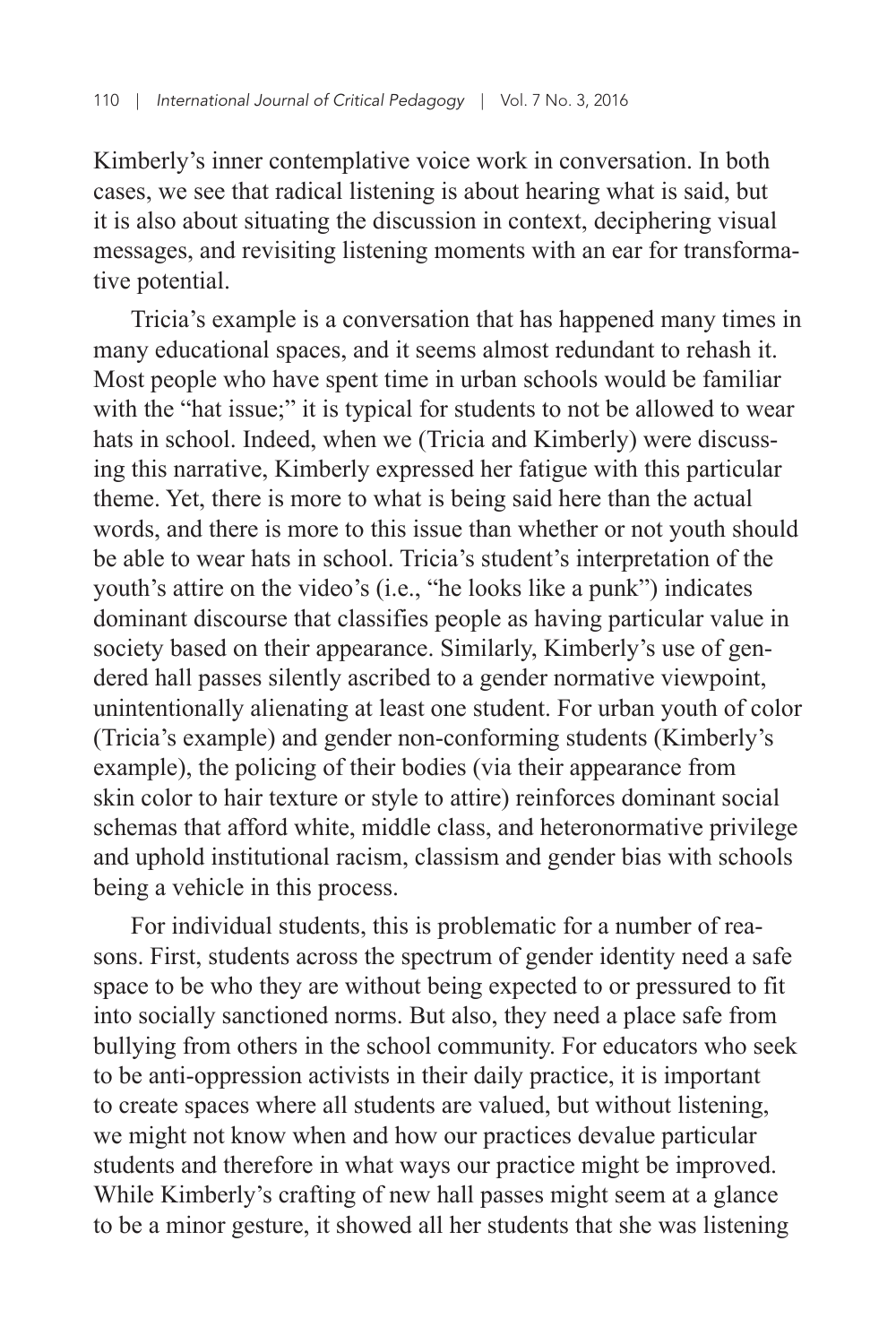and that she was willing to alter the school structures and practices to be more inclusive of everyone in her classroom. Furthermore, changing the hall passes also created an opening for expanding the dialogue with other students. A private conversation between Kimberly's student and Kimberly's inner contemplative voice became a springboard for a shift in her thinking. Change has not magically come to the entire school, which continues to wrestle with mandated protections of the rights of gender nonconforming students and honoring students who do not want their traditionally gendered spaces compromised. Radical listening *has* allowed Kimberly to move beyond compliance, but this same radical listening makes her sympathetic to students who hold fast to the dominant mindset. It is important to employ listening strategies in order to alter teaching practices and school structures such that students feel respected and recognized as capable learners, for urban youth of color as well. These youths are often subsumed into dominant stereotypes and judgments made about them accordingly, effectively reducing them to caricatures (Kress, 2012) and making it easy to underestimate their academic potential and not listen to them or their concerns. Yet, as Tricia's colleague pointed out, if our objective is teaching and learning, then perhaps attire, should not be our primary occupation in the classroom. And classrooms should be places where issues of appearance or gender do not overshadow this key purpose. In both cases, critical dialogue emerged and opportunities for transformation presented themselves. While it is beyond our knowledge to know precisely the reach these moments had, we can assume that they made a difference, at least for some students.

If we consider that radical listening as praxis also has both individual and collective implications, by situating the discussion in context we can begin deciphering visual messages that provide insights into the ways in which radical listening can contribute to transformation of social institutions like schools. The contexts in these narratives are multiple and overlapping. In Tricia's narrative, the teacher education class in which the dialogue took place, the science class in which the youth on the video wore the hat, and the larger society in general. The teacher education classroom was located in New York City, and the course took place at night, since the students in the class were all ca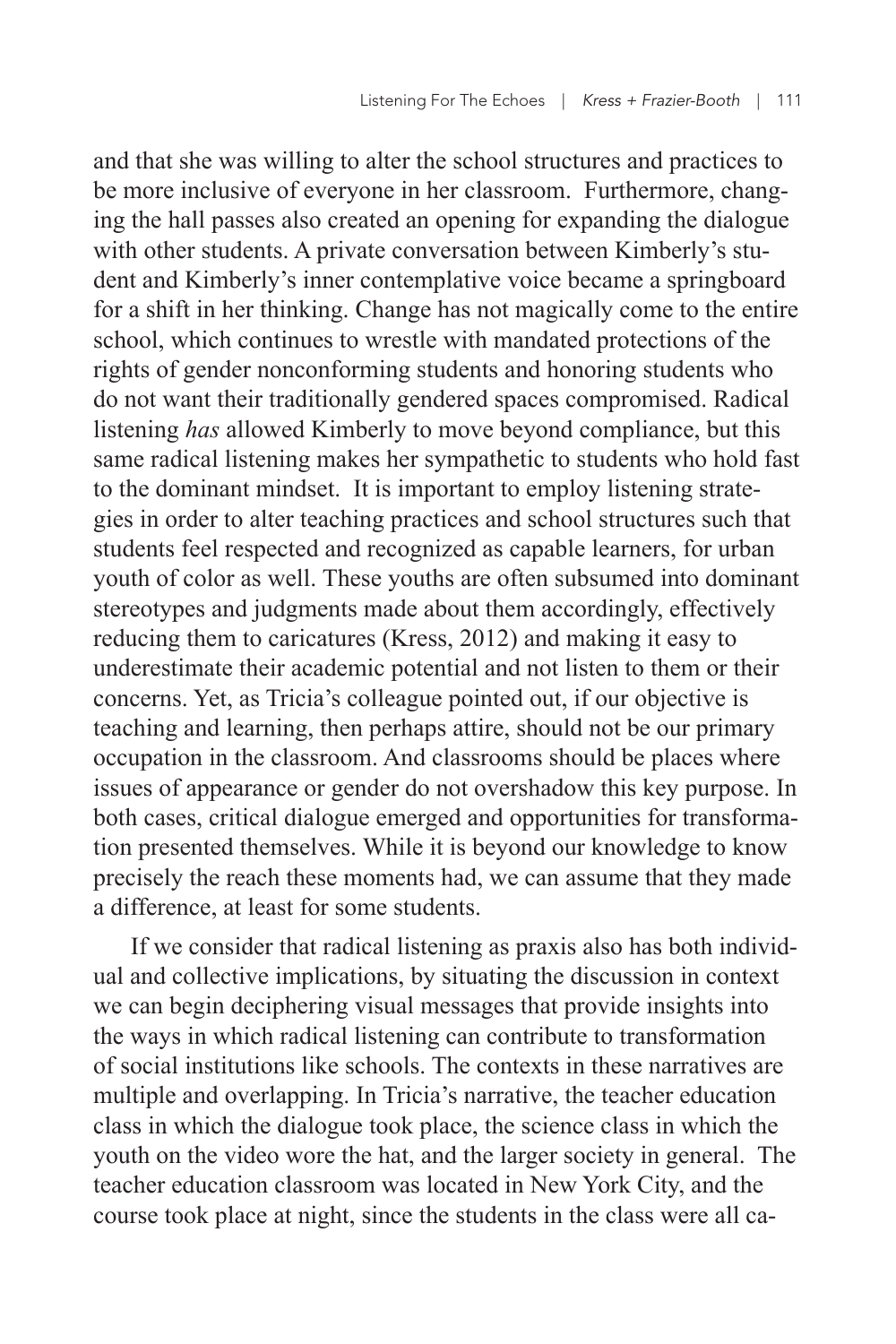reer changers pursuing their alternative teaching certifications and MA degrees. Nearly all the students in the class were white and female, most from middle class backgrounds. From Tricia's student's location in the "web of reality" (Kincheloe, 2001), wearing a hat in school was inappropriate and whatever the message was that the youth in the video was trying to express was irrelevant. If the goal of the school was to prepare young people to be college and career ready, enforcing the no hat rule and requiring youth to abide by the standards of decorum expected in the middle class (white) culture was a necessary part of their education.

In Kimberly's class, the passes have been the same over a number of years and for multiple classes that travel through her room. Students who openly identify as transgendered or gender nonconforming are rare. Had Kimberly *not* changed the passes, likely only the student in the narrative would have cared, or maybe another student in a few years. Furthermore, the passes were consistent with the bathroom designations in the building, which remain completely gendered spaces. While this standard is slowly shifting in commercial spaces, like their hat-wearing counterparts, these students learn that to "just pick" is easier than trailblazing.

In both cases, by going against dominant culture expectations, the youth made visible the hidden curriculum of school (McLaren, 2015)- young people are not in school simply to learn information, they are there to be assimilated into hegemonic culture, including the norms of dress, submission to authority and use of language, to name a few. The discourse of career and college readiness has become so commonplace that it seems monotone, and the power implications within this discourse easily fade into the background. Meanwhile, other goals of school that are related to socialization of youth continue to play on a loop, to the extent that it seems to simply be the ways things are and should be. For Tricia, her student's labeling of the youth in the video was offensive, but at the same time, as one who strives to radically listen, it is necessary to try to hear where the student was coming from as a person who was shifting careers and understood the demands of a corporate workplace, including expectations around appearance and deference to authority. For Kimberly, it seemed immediately neces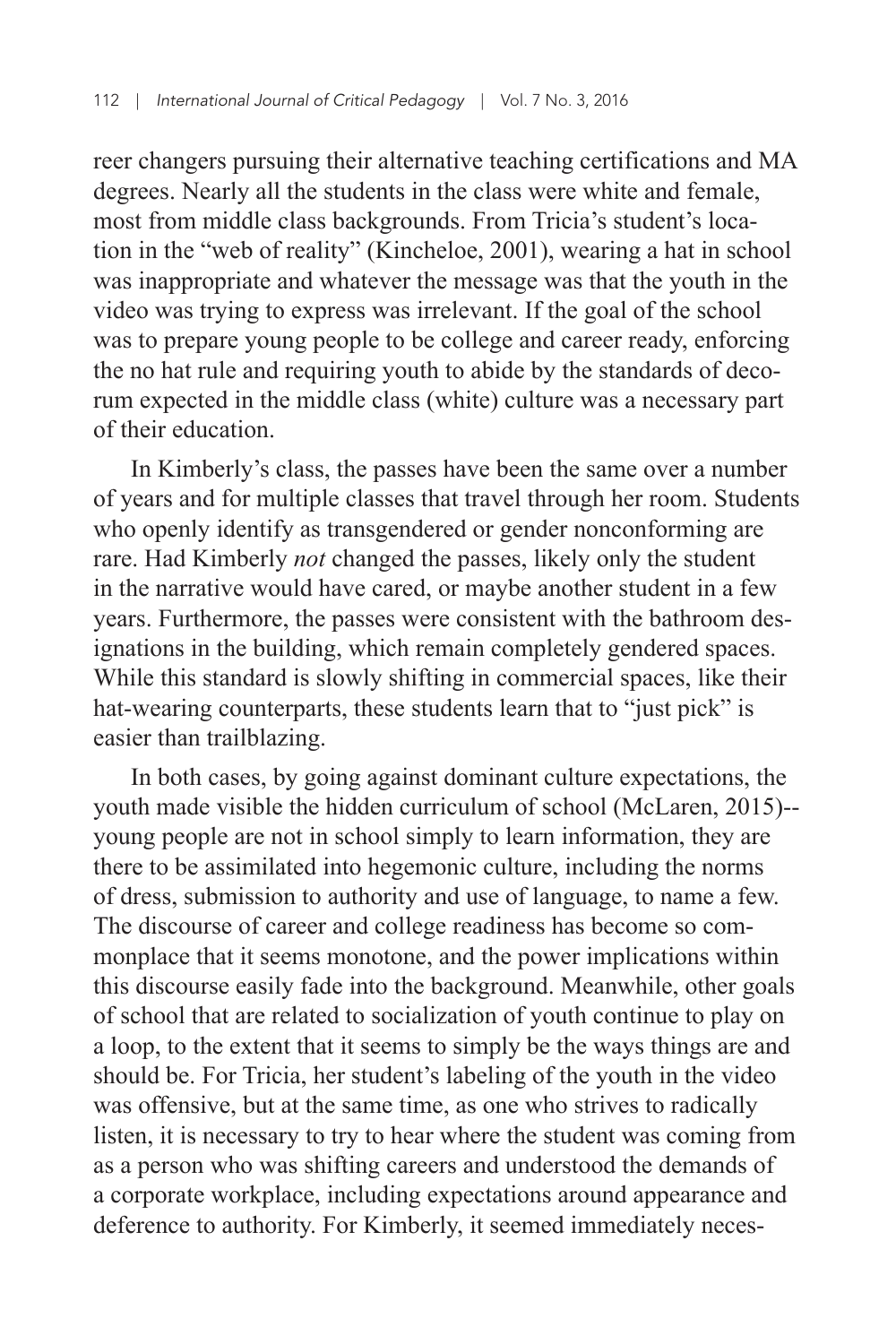sary to affirm and accept her student, but it was important to listen for the echoes--first in the essay, and eventually in conversation with the student. A challenge for the teacher who is listening radically is being open to the change happening within herself and not always looking for a change to happen within the students.

# LISTENING ACROSS AN EXPANSE

#### *Kimberly:*

*Angelica was sitting on a bench outside of the front office. Again. It was the second day of the second marking term, and Angelica had already been suspended once this year. As I walked over, not sure of what admonishment I would hand down, she started to talk. "I don't want to get into trouble." She had walked out of class, earnestly upset about her grades, but was still working on how to talk to the teacher in a register that would not result in being disciplined. In the breath before I could reprimand her for being out of class, before I could join the chorus of teachers holding her accountable, she was able to raise her voice. This was not the dissonant voice that was usually Angie. Instead it was an achy, soulful solo, tentatively testing the notes of a new song, a song I might have missed if I had gone with my first reaction. She was desperate to find the notes that would work, a way to maintain her grade, meet the teacher's expectations, but admit that she needed his help when he was absent due to an illness. As I listened, I invited her to listen too… to the song of a new teacher who got sick the same week that grades were due. She quickly acknowledged the dissonance, then shifted her song in search of a way to harmonize the needs of a her teacher, and her desire to improve work completed past the end-ofterm-deadlines.*

*Tricia:*

*Sometimes, and more often than I would like, I have missed my students' nonverbal cues or I didn't pick up on a muttered phrase from a student in the back of the room. I can't help but think back to the time I missed the misogynistic insult muttered by a male student in the midst of a flurry of lively discussion about the treatment of women in a popular television show. A female student did hear, however, and left the room in a huff and hurry as soon as the class was over. When*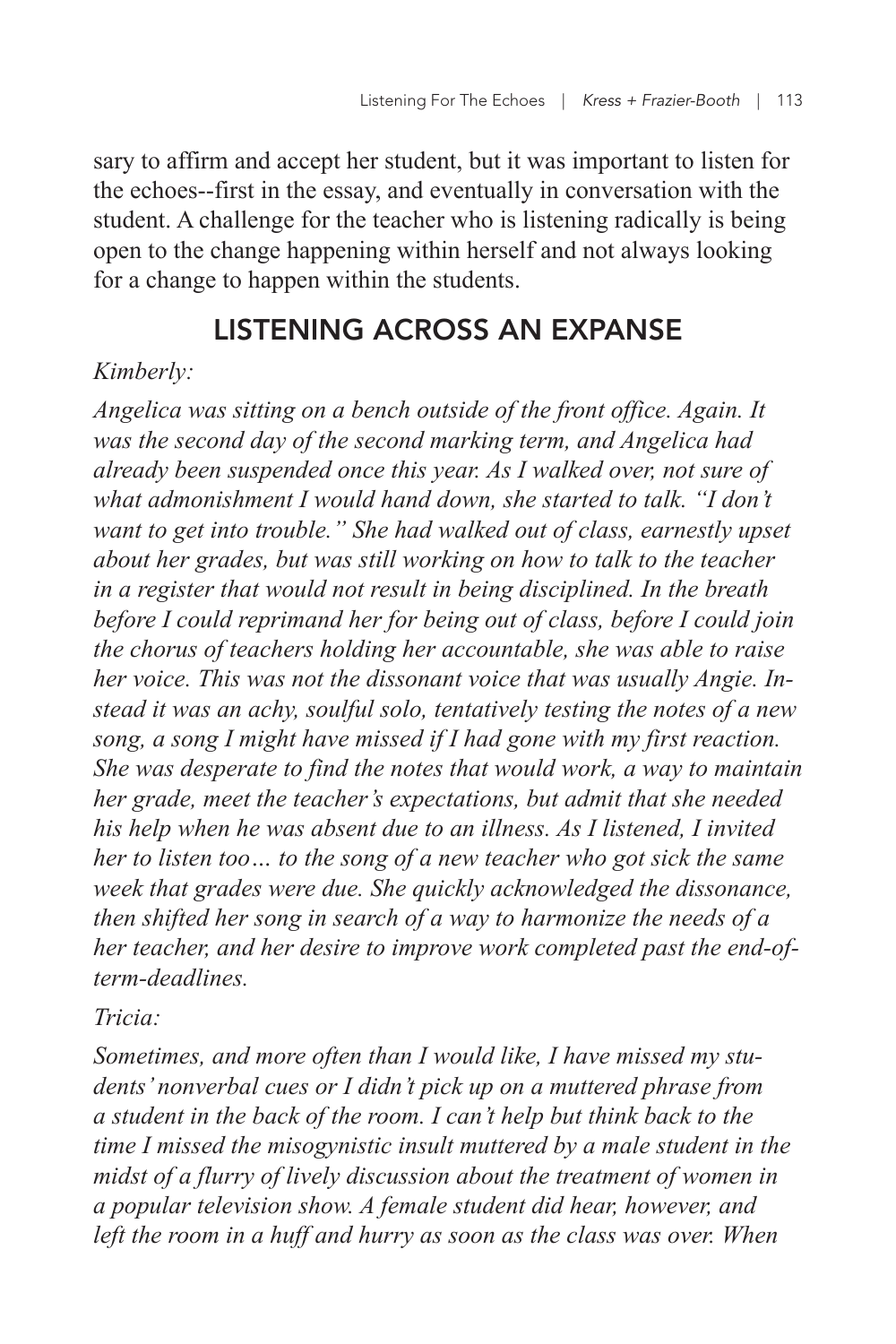*I approached her about it, she was in tears in the ladies room. I also recall the heavy silence of an entire class when two students gave a presentation about children with disabilities. While the class as a group was typically chatty, this time there was no discussion, no questions or comments for the presenters, reaffirming what the one presenter already believed -- disability makes people uncomfortable. That discomfort was palpable that day as the presenters were "othered" by their classmates' silence. Or the time when, early on in my career, an African American student came to me after class and gave me the book*  Song of Solomon *by Toni Morrison as a recommendation for including in my syllabus in the future. It was then I realized the texts on my syllabus were all white and nearly all male. I carried that text with me for years and remember finally reading it in a laundromat the year I moved to Boston for my first tenure track appointment. Sometimes dialogue is loudest when little or nothing is said at all. As a teacher, I need to better train my ear to listen for the narrative of power beneath the surface of that silence and to cue my students into this as well.*

Radical listening implies being intentional about *hearing* and that listening is an ongoing act such that we continue to listen even after what is spoken has faded into the past. In this regard, participating in dialogue involves creating distance between us and our own symphony and, instead, listening for echoes across an expanse. As we listen, we assume an open and humble stance as we stand at the edge of everexpanding possibility for our developing praxis and for the transformation of self/other and world. By radically listening, we may begin to envision how society might be configured differently and how we might live in this world together in a way that affords more opportunity for all. We cannot fathom what sorts of social and self transformations will be required to achieve social justice in the not too distant future, but by engaging in dialogue in which we actively and intently listen, perhaps we can catalyze this process. From the perspective of a radical listener, the classroom therefore becomes a site of struggle, potential, and incremental change, analogous to what Bakhtin (1982) calls "the inconclusive present", or the world of the novel. By contrast, the epic is the finished, poetic, and accepted past, a grand history that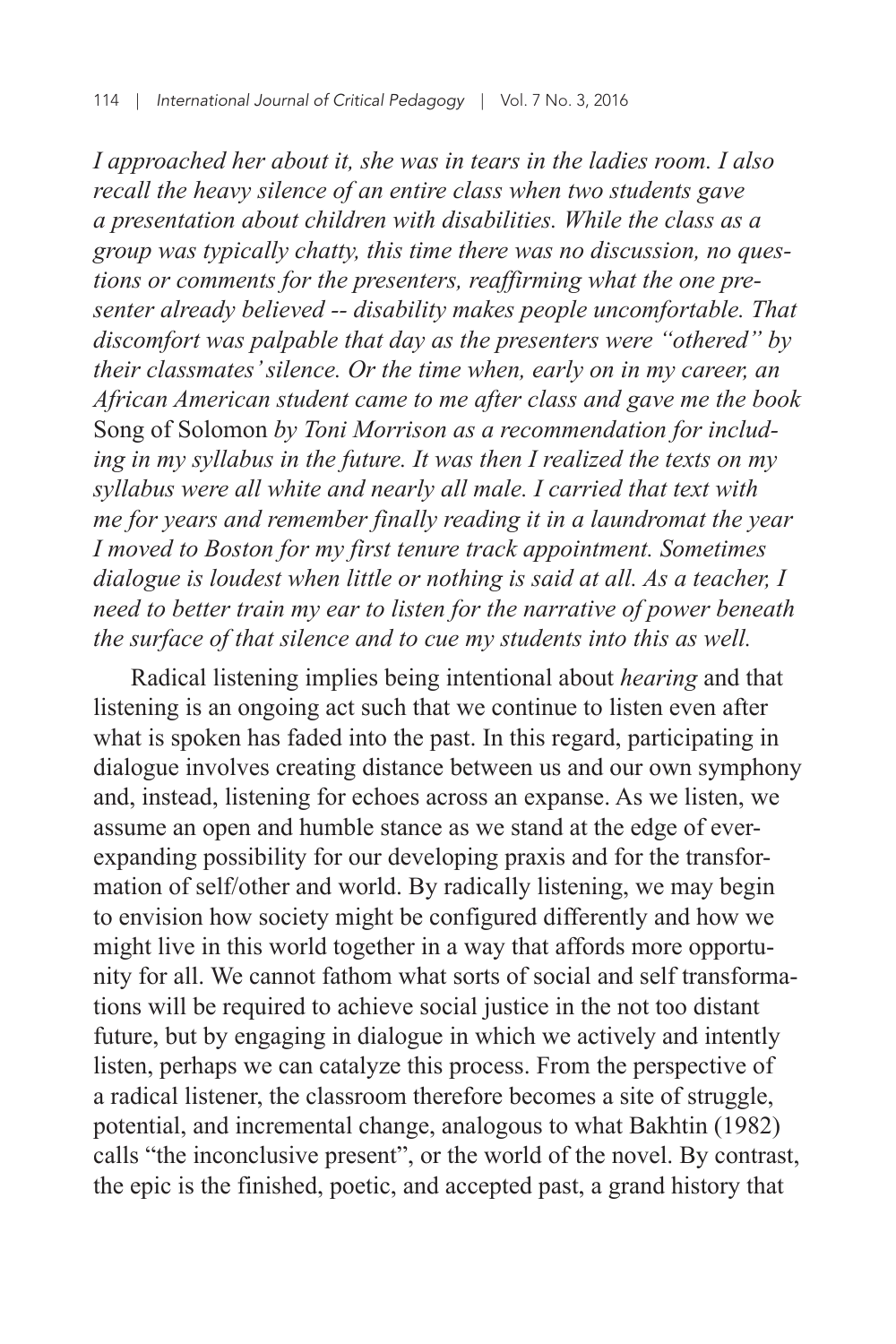is unchanging. The novel gives us room to be unfinished. The novel is always evolving (Bakhtin, 1982).

Listening for echoes to inform our current and future practice (and praxis) can be understood as a state of being but also a process of becoming as we recognize that our practice is imperfect and we further commit to be(com)ing educator-activists who practice a radical (i.e. critical) pedagogy in the quest for social justice. To listen radically means becoming increasingly radical over time or engaging in a process of radicalization, which Freire (1981) explains, "involves increased commitment to the position one has chosen. It is predominantly critical, loving, humble, communicative, and therefore a positive stance" (p. 10). It is tempting to give up on a student like Angelica, or to remain furious with the "misogynistic male". Thus, the very act of loving all students may at first seem radical, but it is remembering to listen to the challenging students--and those who are hurt by those who challenge, that is the radical part. It is also hard to resist being the oppressor--to shut down a comment with which you disagree, to order Angie back to class (again), or to tell students who are made uncomfortable by disability how they ought to feel about and engage with disability. As "conductors" in the classroom, we are in the position to say "my tune is right," but in the silences of time and space, we can learn to hear differently. Sometimes the silences between echoes afford the opportunity to hear something new. Other times we can hear the reverberations of what was said.

There is an ethereal quality to an echo as sound is altered by the surfaces upon which sound waves bounce, and the amazement that this sound comes from nature rarefies the very cry that first went out. At a camp where Kimberly used to work, if all the campers gathered at the lakeside amphitheater and shouted simultaneously, they could get the echo to bounce seven times. However, if every camper did not immediately silence themselves, the first echo would be lost. It only worked when the head counselor perfectly orchestrated the shout. It was never easy to accomplish those seven echoes. Without the proper conditions you could miss or drown out the sound. Individually and separately, all participants had to learn to control the volume, try to intuit the proper timing, and then be still and listen for the echoes to come. As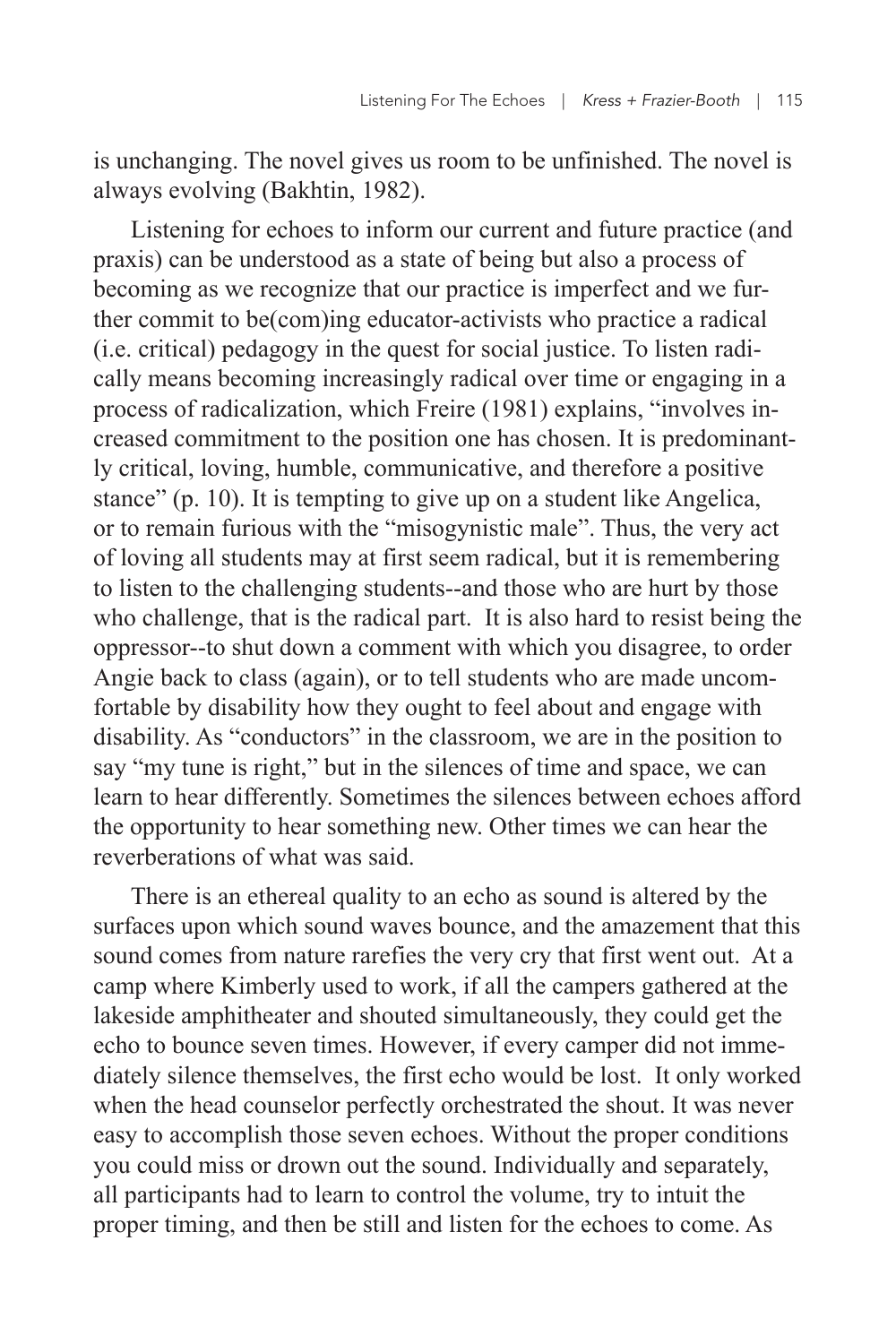educators, when we reflect on our practice, we sometimes impatiently wonder how we can recreate the "perfect" conditions for all possible echoes to come back to us, so that we can come to a point of mastery in our praxis. In Tricia's narrative, she wonders, "why did I not hear it then? How can I better listen next time?" And yet, she values the reverberation because she still hears those moments today, differently than in the past and different still from how she will hear them tomorrow.

For Kimberly, sometimes the echoes of one student is revived by a new student years after the first voice has been placed aside--with the same yet different sameness we are constantly looking for. Other students, like Angelica, continuously force us to listen and love them as they grow from freshmen to seniors. In reflecting on echoes of our practice, we are reminded of historicity (Lake & Kress, 2013)-- paths to becoming are not linear but spiral outward into the future, back into the past and present, and then forward again into another possible future. Those students from our memory are still in play even though they are not in front of us anymore, but it may take a while for the echoes to even hit us. If we are listening radically we will hear each of them when the sound arrives. And so we wait "patiently impatient" (Freire, 1999/2007) for the echoes, knowing that the student who benefits from these moments may or may not be the students in the original stories. It will make a difference for the next student, not just the one who looks like her but all the students who are different or whom we would like to engage with difference. There is more to the story, so we need to listen for it, whether in the next classroom, the faculty lounge, the professional development activity, or even years later, over the background hum of the laundromat.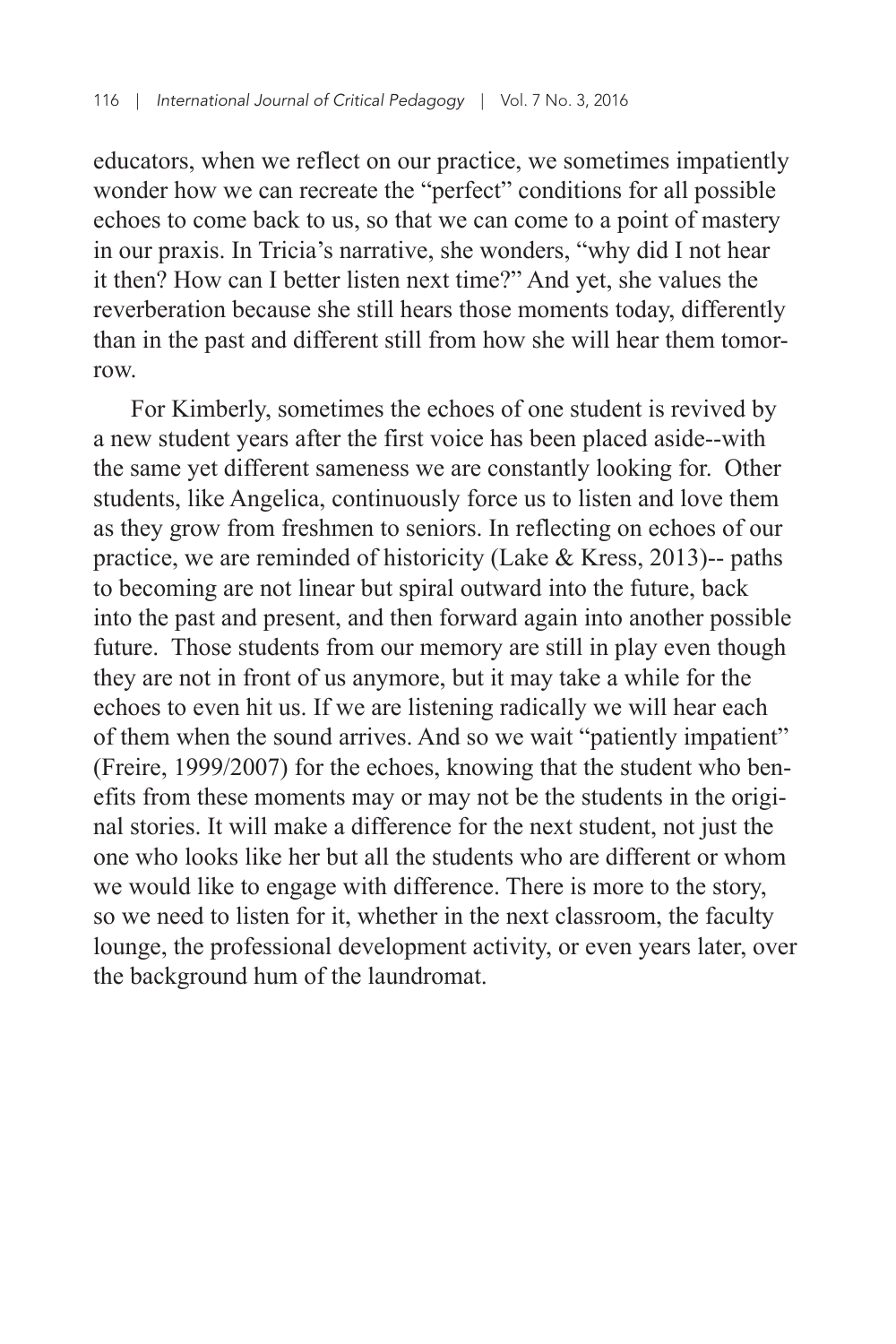### REFERENCES

- Baglieri, S. & Knopf, J.H. (2004). Normalizing difference in inclusive teaching. *Journal of Learning Disabilities, 37*(6).
- Bakhtin, M. (1982). Epic and novel: Toward a methodology for the study of the novel. In M. Holquist (Ed.) & C. Emerson & M. Holquist (Trans.), *The Dialogic Imagination: Four Essays* (pp. 3-40). Austin, TX: University of Texas Press.
- Blackburn, M.V. & McCready, L.T (2009). Voices of queer youth in urban schools: Possibilities and limitations. *Theory into Practice, 38*(3), 222-230.
- Coia, L & Taylor, M. (2009). Co/autoethnography: Exploring our teaching selves collaboratively. In L. Fitzgerald, M. Heston, & D. Tidwell (Eds.), *Research methods for the self study of practice* (pp. 3-16). Dordrecht, The Netherlands: Springer.
- Freire, P. (1981). *Education for critical consciousness.* New York, NY: Continuum.
- Freire, P. (2004). *Pedagogy of indignation*. Boulder, CO: Paradigm.
- Freire, P. (1999/2007). *Pedagogy of the oppressed*. New York, NY: Continuum.
- Giroux, H.A. (2012). *Disposable youth: Racialized memories and the culture of cruelty.* New York, NY: Taylor & Francis.
- Kincheloe, J.L. (1999). Trouble ahead, trouble behind: Grounding the post-formal critique of educational psychology. In J.L. Kincheloe, S. Steinberg & P.H. Hinchey (Eds.), *The postformal reader* (pp. 4-54). New York, NY: Falmer.
- Kincheloe, J.L. (2001). *Getting beyond the facts: Teaching social studies/social sciences in the 21st century* (2nd ed.). New York, NY: Peter Lang.
- Kincheloe, J.L. (2005). *Critical constructivism*. New York, NY: Peter Lang.
- Kincheloe, J.L. & Steinberg, S.R. (1997). *Changing multiculturalism.* Philadelphia, PA: Open University Press.
- Kress, T. (2011). Going high tech under high surveillance: Technology